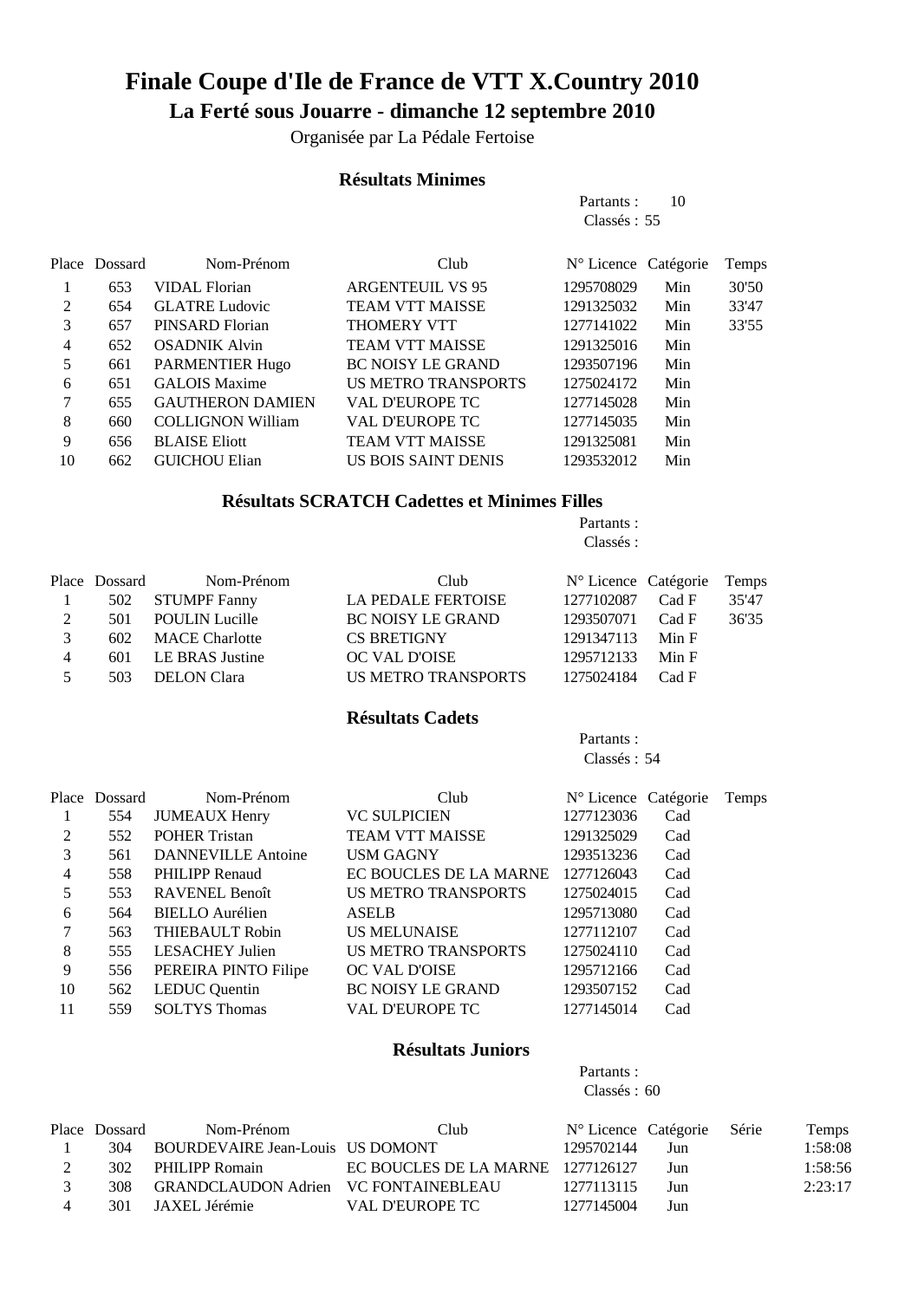5 303 VENOT Damien TEAM VTT MAISSE 1291325083 Jun

#### **Résultats Seniors et Juniors Féminines**

Partants : Classés : 13

|   | Place Dossard | Nom-Prénom             | Club                                 | $N^{\circ}$ Licence Catégorie |       | Série | Temps   |
|---|---------------|------------------------|--------------------------------------|-------------------------------|-------|-------|---------|
|   | 422           | PFLUKE Lillian         | US METRO TRANSPORTS                  | 1275024073                    | Sen F |       | 1:14:42 |
| 2 | 421           | <b>RAVENEL Claudia</b> | <b>US METRO TRANSPORTS</b>           | 1275024212                    | Sen F |       | 1:19:32 |
|   | 423           | <b>CARRE Ludivine</b>  | CSM VILLENEUVE LA GARENNE 1292420172 |                               | Sen F |       | 1:20:19 |
| 4 | 451           | CARRE Léaldine         | CSM VILLENEUVE LA GARENNE 1292120170 |                               | Jun F |       | 1:30:06 |
| 5 | 424           | <b>LEGROS</b> Angeline | <b>BLEUS DE FRANCE</b>               | 1292402101                    | Sen F |       | 1:35:57 |
| 6 | 452           | <b>BOND</b> Coralie    | <b>LA PEDALE FERTOISE</b>            | 1277102041                    | Jun F |       |         |

## **Résultats Espoirs**

Partants : Classés : 62

|                | Place Dossard | Nom-Prénom                               | Club                       | $N^{\circ}$ Licence Catégorie |     | Série | Temps   |
|----------------|---------------|------------------------------------------|----------------------------|-------------------------------|-----|-------|---------|
|                | 101           | <b>ALVES</b> Arnaud                      | <b>BLEUS DE FRANCE</b>     | 1292402069                    | Esp |       | 2:22:40 |
| 2              | 104           | <b>BOURDEVAIRE Julien</b>                | US DOMONT                  | 1295702118                    | Esp |       | 2:27:46 |
| 3              | 107           | <b>RAVENEL Jeremy</b>                    | <b>US METRO TRANSPORTS</b> | 1275024058                    | Esp |       |         |
| $\overline{4}$ | 106           | MAHEUX -JOURRET Geoffrey TEAM VTT MAISSE |                            | 1291325001                    | Esp |       | 1T      |
|                | 105           | LEGROS Thibault                          | <b>BLEUS DE FRANCE</b>     | 1292402096                    | Esp |       | 2T      |
| 6              | 102           | <b>LEMOINE Thomas</b>                    | <b>LA PEDALE FERTOISE</b>  | 1277102115                    | Esp |       | 2T      |

#### **Résultats Seniors**

Partants : Classés : 61

|   | Place Dossard | Nom-Prénom                   | Club                     | N° Licence Catégorie |     | Série | Temps   |
|---|---------------|------------------------------|--------------------------|----------------------|-----|-------|---------|
|   | 14            | <b>MALESYS</b> Florian       | <b>SANGLIER DU VEXIN</b> | <b>UFOLEP</b>        | Sen |       | 1:43:25 |
| 2 | 11            | LISIECKI Benjamin            | <b>BC NOISY LE GRAND</b> | 1293507227           | Sen |       |         |
| 3 | 15            | <b>GAPPINI</b> Frederic      | <b>VS CACIEN</b>         | 1845261307           | Sen |       |         |
| 4 | 2             | <b>BERRAUD</b> Jean-Baptiste | EC BOUCLES DE LA MARNE   | 1277126039           | Sen |       |         |
| 5 | 3             | <b>LEGROS Thomas</b>         | <b>BLEUS DE FRANCE</b>   | 1295402002           | Sen |       |         |
| 6 | 6             | <b>GORETH Thomas</b>         | <b>BC NOISY LE GRAND</b> | 1293507083           | Sen |       |         |
|   |               | <b>CLUZET</b> Geoffray       | <b>THOMERY VTT</b>       | 1277141049           | Sen |       |         |
| 8 | 4             | ROUSSEL Johann               | <b>US DOMONT</b>         | 1295702082           | Sen |       |         |
| 9 | 12            | <b>ANDRIEU Guillaume</b>     | <b>HEXAGONAL</b>         | 1277134009           | Sen |       |         |

#### **Résultats Masters 1**

Partants : #REF! Classés : 51

|                | Place Dossard | Nom-Prénom               | Club                             | N° Licence Catégorie |       | Série | Temps   |
|----------------|---------------|--------------------------|----------------------------------|----------------------|-------|-------|---------|
|                | 51            | <b>CHARTIER Cedric</b>   | <b>BLEUS DE FRANCE</b>           | 1292402008           | Mas 1 |       | 2:12:18 |
| 2              | 56            | <b>WEBER Eric</b>        | <b>ESC MEAUX</b>                 | 1277101221           | Mas 1 |       | 2:17:13 |
| 3              | 53            | <b>DEHEYN</b> Thibaut    | <b>BLEUS DE FRANCE</b>           | 1292402020           | Mas 1 |       | 2:21:12 |
| $\overline{4}$ | 70            | <b>ESCUAIN Sebastien</b> | <b>LES KOYOTES</b>               | 1275003003           | Mas 1 |       |         |
| 5              | 65            | <b>MADEC</b> Stephane    | <b>US METRO TRANSPORTS</b>       | 1275024094           | Mas 1 |       |         |
| 6              | 58            | <b>AUROUX Herve</b>      | <b>BC NOISY LE GRAND</b>         | 1293507205           | Mas 1 |       |         |
| $\tau$         | 52            | <b>MILLOT</b> Christophe | US METRO TRANSPORTS              | 1275024118           | Mas 1 |       |         |
| 8              | 68            | LE MOAL Yannick          | EC MORSANG SUR ORGE              | 1291339006           | Mas 1 |       |         |
| 9              | 66            | <b>LIOT</b> Sebastien    | US METRO TRANSPORTS              | 1275024140           | Mas 1 |       |         |
| 10             | 69            | <b>LELEU Fabrice</b>     | ENTENTE SPORTIVE VILLIERS UFOLEP |                      | Mas 1 |       |         |
| 11             | 55            | <b>CATHENOZ Thibaut</b>  | <b>BC NOISY LE GRAND</b>         | 1293507188           | Mas 1 |       |         |
| 12             | 62            | DUCOS Frédérique         | TEAM VTT MAISSE                  | 1291325069           | Mas 1 |       |         |